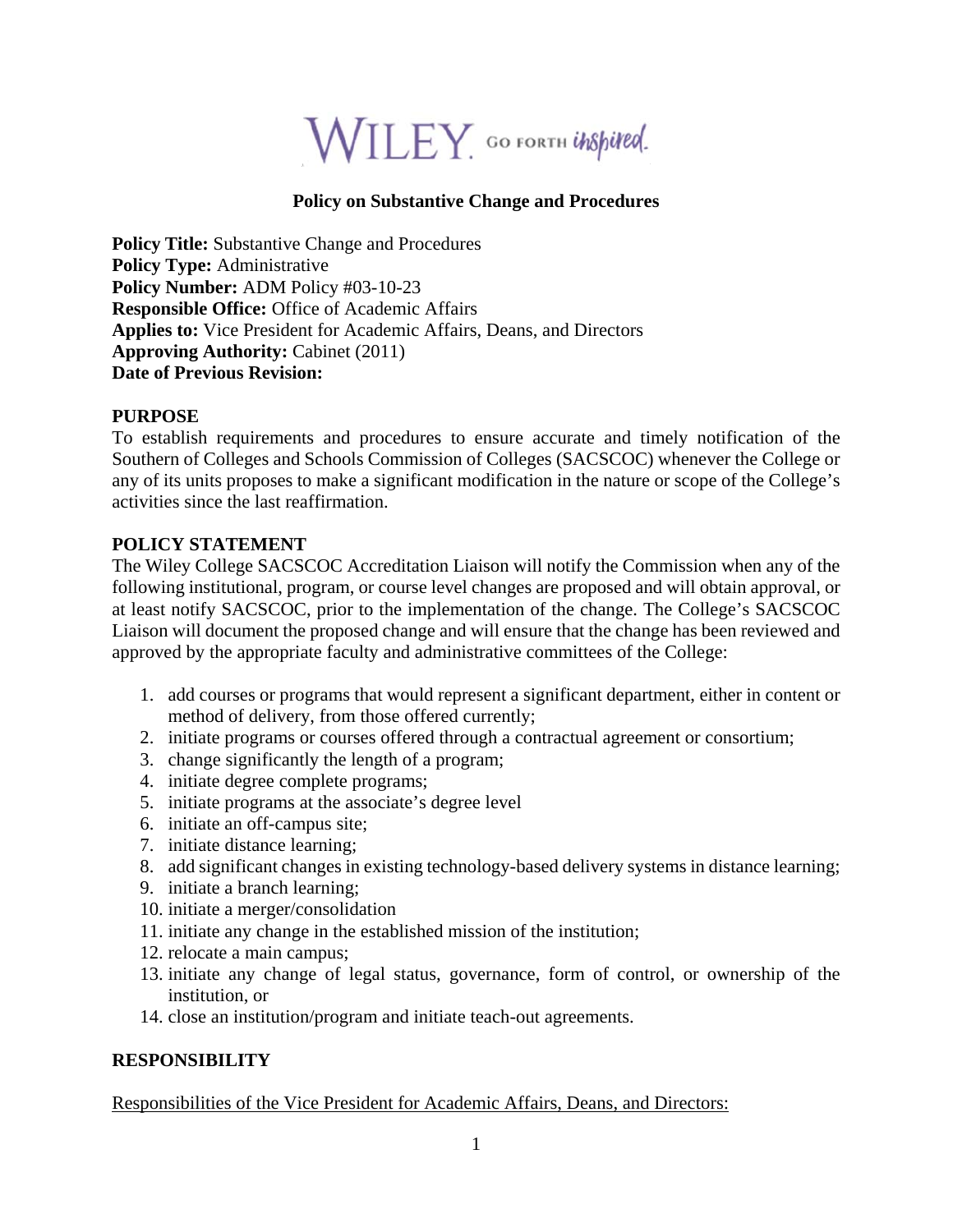The vice president for academic affairs, deans, lead professors (department chairs), and directors have the fundamental responsibility to be aware of the substantive change policy, inform the College's Accreditation Liaison at the earliest point possible, of proposals that may be considered a substantive change for the College, and provide the Accreditation Liaison with any data, information, or prospectus necessary to comply with SACSCOC when requested.

## Responsibilities of the SACSCOC Accreditation Liaison

The accreditation will:

- 1. provide the vice president for academic affairs, deans, lead professor (department chair), and directors with information about the SACSCOC substantive change policy;
- 2. provide a list of examples of substantive change;
- 3. work with the vice president for academic affairs, deans, and directors to determine whether a proposed change is substantive;
- 4. determine the chain of approval required internally for a proposed substantive change;
- 5. determine what item with respect to SACSCOC is needed when a change is substantive;
- 6. notify the President of the intent to submit a substantive change;
- 7. file the appropriate notice or prospectus with SACSCOC;
- 8. coordinate with SACSCOC and the vice president for academic affairs, deans, lead professors (department chairs), and directors about any required follow-up action.

## **DEFINITION**

#### **Word/Term:**

Substantive Change: a signification modification or expansion in the nature and scope of an accredited institution since its last reaffirmation.

# **PROCEDURES**

#### Notification of SACSCOC Accreditation Liaison of Proposed Changes

If a substantive change is proposed, SACSCOC may need to be notified in advance by as much as 12 months before implementing the change. Upon becoming aware of a proposed change that may be substantive, the vice president for academic affairs, deans, lead professors (department chairs), and directors of the unit proposing the change should notify the accreditation liaison. To monitor for potential substantive changes, the vice president for academic affairs will provide the accreditation liaison with a copy of the Academic Council agendas prior to each meeting. The accreditation liaison will then determine whether any of the Academic Council agenda items could be considered a substantive change.

#### Late Notification of SACSCOC Accreditation Liaison

If it is discovered that a change that may be considered a substantive change has been implemented without notification of the accreditation liaison, the vice president for academic affairs has the